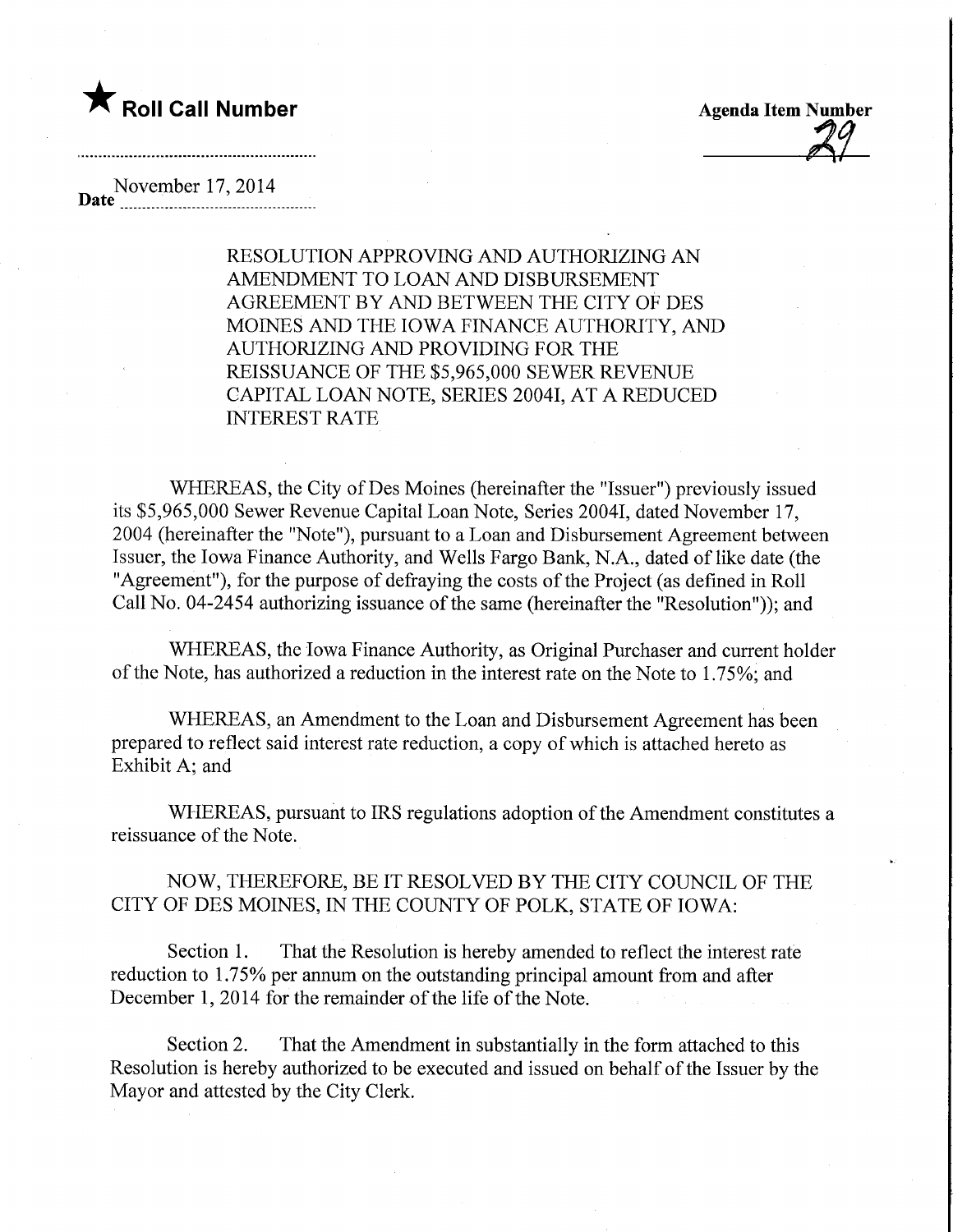

Agenda Item Number

Date November 17, 2014

Section 3. That the Finance Director be and he is hereby authorized to execute and deliver a Supplemental Tax Certificate in connection with the Amendment, affirming the tax covenants made by the City with respect to the Note at the time of the issuance thereof.

Section 4. Except as amended herein, all of the other terms and conditions of the Resolution and Agreement are in all respects ratified, confirmed and approved and shall remain in full effect.

Moved by: to adopt.

FORM APPROVED:

Deputy City Attorney

(Council Communication No.  $14 - 548$ )

| <b>COUNCIL ACTION</b> | <b>YEAS</b> | <b>NAYS</b> | <b>PASS</b> | <b>ABSENT</b>   | <b>CERTIFICATE</b>                                                                                                                                                                                      |  |  |
|-----------------------|-------------|-------------|-------------|-----------------|---------------------------------------------------------------------------------------------------------------------------------------------------------------------------------------------------------|--|--|
| <b>COWNIE</b>         |             |             |             |                 |                                                                                                                                                                                                         |  |  |
| <b>COLEMAN</b>        |             |             |             |                 | I, DIANE RAUH, City Clerk of said City hereby<br>certify that at a meeting of the City Council of<br>said City of Des Moines, held on the above date,<br>among other proceedings the above was adopted. |  |  |
| <b>GRAY</b>           |             |             |             |                 |                                                                                                                                                                                                         |  |  |
| <b>HENSLEY</b>        |             |             |             |                 |                                                                                                                                                                                                         |  |  |
| <b>MAHAFFEY</b>       |             |             |             |                 |                                                                                                                                                                                                         |  |  |
| <b>GATTO</b>          |             |             |             |                 | IN WITNESS WHEREOF, I have hereunto set my<br>hand and affixed my seal the day and year first<br>above written.                                                                                         |  |  |
| <b>MOORE</b>          |             |             |             |                 |                                                                                                                                                                                                         |  |  |
| <b>TOTAL</b>          |             |             |             |                 |                                                                                                                                                                                                         |  |  |
| <b>MOTION CARRIED</b> |             |             |             | <b>APPROVED</b> |                                                                                                                                                                                                         |  |  |
|                       |             |             |             |                 |                                                                                                                                                                                                         |  |  |
|                       |             |             |             | Mayor           | City                                                                                                                                                                                                    |  |  |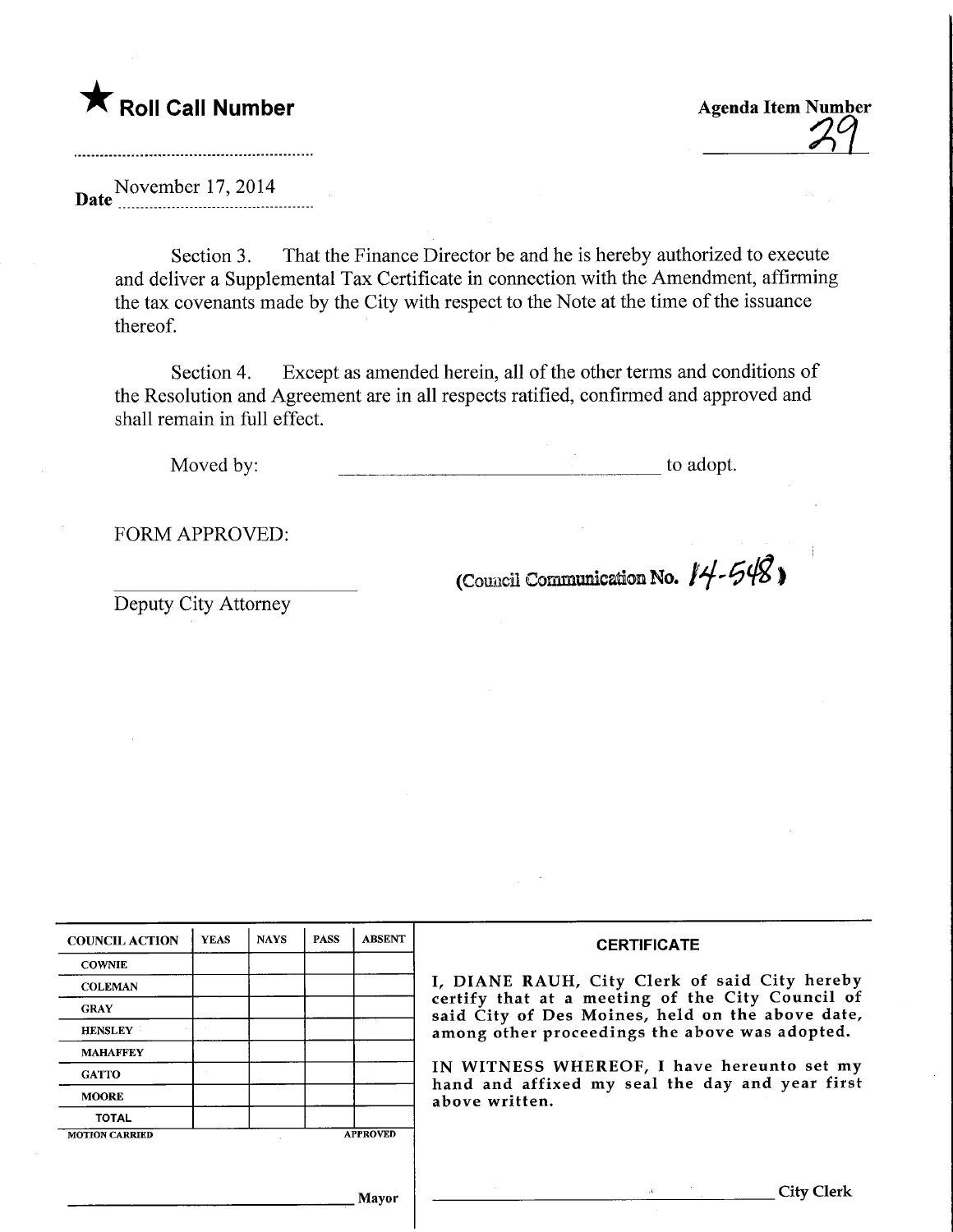29

## AHLERS & COONEY, P.C.

ATTORNEYS AT LAW 100 COURT AVENUE • SUITE 600 DES MOINES, IOWA 50309-Z231 PHONE 515-243-7611 FAX: 515-243-2149 WWW.AHLERSLAW.COM

WWW.AHLERSLAW.COM<br>WILLIAM J. NOTH<br>WICTUO UU ERSLUX OOL است.<br>WNOTH@AHLERSLAW.COM (515)246-0332<br>Campbell 2015)246-0332

## October 31,2014

Mr. Dan Ritter Finance Director City of Des Moines 400 Robert D. Ray Drive Des Moines, Iowa 50309

## RE: Amendment to SRF Loan \$5,965,000 Sewer Revenue Capital Loan Note, Series 20041

Dear Mr. Ritter:

With this letter I am enclosing a suggested Roll Call to document the Council's approval of an amendment to the SRF loan agreement entered into as of November 8, 2004. The proposed Amendment is attached to the Roll Call as an exhibit.

Following Council approval of the Roll Call, please return a certified copy of it to us for our transcript of the action taken. I also would appreciate it if you would return the three (3) copies of the Amendment that I am enclosing, after they have been dated and signed by the Mayor and City Clerk. We will return a final execution copy to you once the Iowa Finance Authority has signed the same.